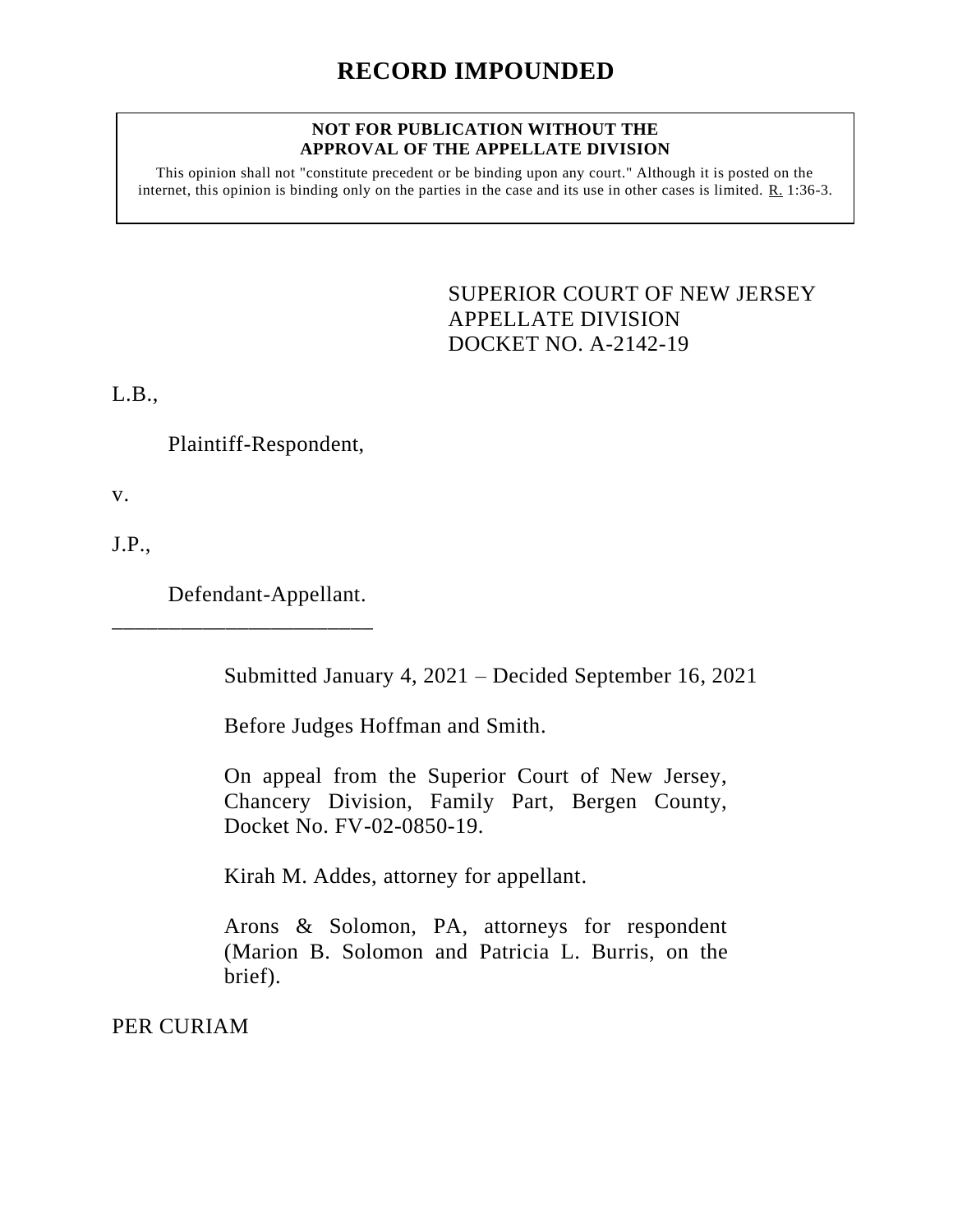Defendant J.P. appeals from a final restraining order (FRO) entered in favor of plaintiff L.B., as well as a subsequent order awarding counsel fees to plaintiff. We vacate both orders and dismiss the plaintiff's domestic violence complaint.

I.

Plaintiff and defendant met while working for the same company. Plaintiff had a consulting role with regard to certain aspects of defendant's work, and they interacted professionally on a regular basis. They began a two-year dating relationship which ended in 2015. After the relationship ended, plaintiff married another woman he had been dating, and defendant eventually left the company.

In March 2018 plaintiff filed a domestic violence complaint against defendant and secured a temporary restraining order against her. On April 16, 2018, the two parties reached an agreement for civil restraints (civil agreement), and in turn, plaintiff agreed to dismiss the complaint. The three-page handwritten civil agreement, appended to a consent order, contained the following language in paragraph seven:

> Defendant understands[,] acknowledges[,] and agrees that any violation of this agreement shall constitute an act of harassment, and that upon proof of same[,] [d]efendant shall consent to the entry of a [f]inal

2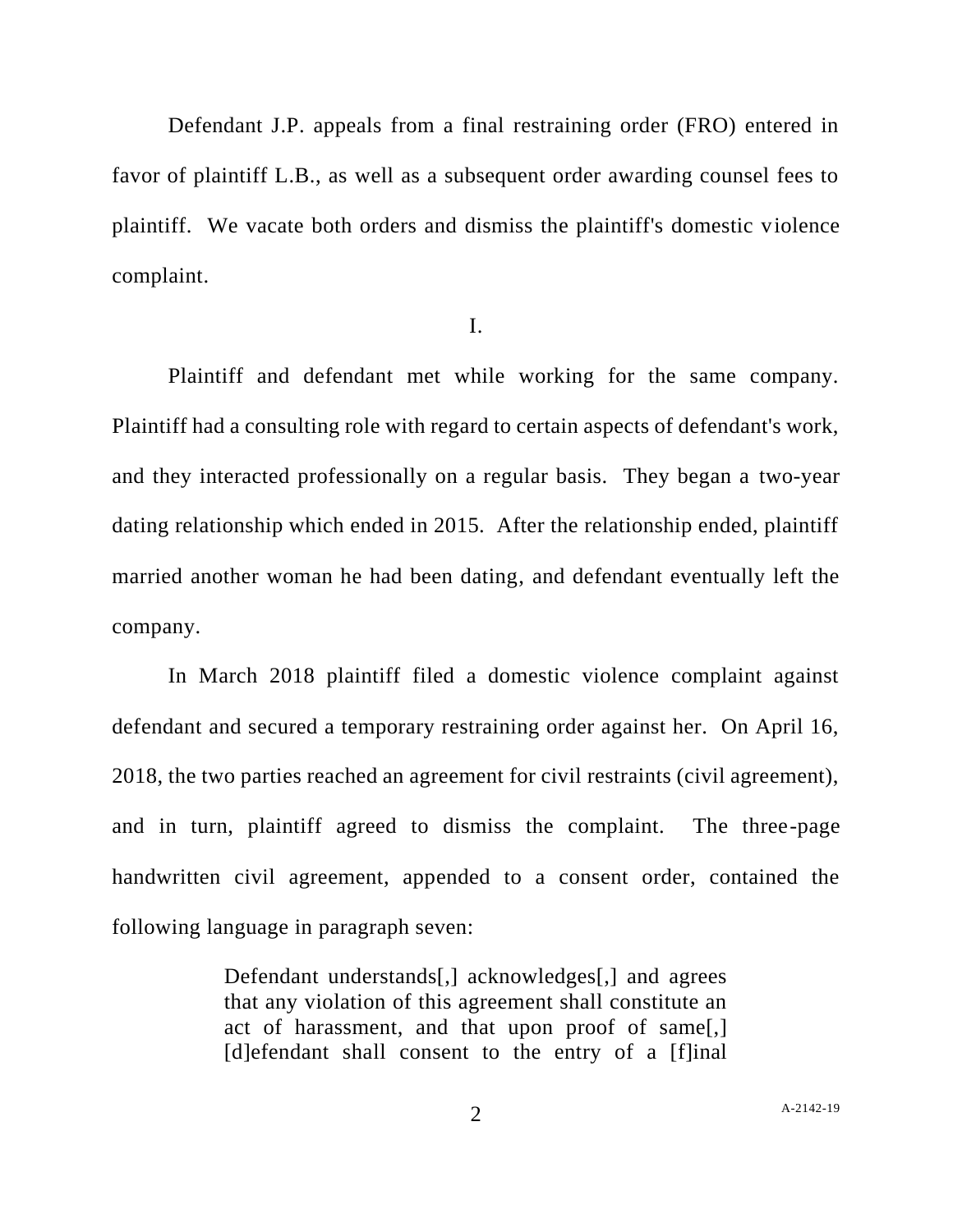[r]estraining [o]rder under the Prevention of Domestic Violence Act.

Subsequent to the agreement, defendant contacted plaintiff via email and Facebook at least three times between August 5 and September 4, 2018. Plaintiff then filed a second domestic violence complaint against defendant, alleging the predicate acts of harassment and cyber-harassment. A TRO was issued against defendant on October 30, 2018.

At trial, plaintiff, plaintiff's wife, and defendant testified. The trial court made a single credibility finding, rejecting defendant's testimony about why she contacted plaintiff after the agreement went into effect.<sup>1</sup> The trial court made no other credibility findings as to defendant. Neither did the trial court make credibility findings as to the plaintiff or his wife. The trial court noted the emails in evidence were sent after the agreement had been signed by the parties. The court next found defendant had a purpose to harass, citing three reasons: defendant's violation of the civil agreement; her use of coarse language in the emails; and the trial court's rejection of defendant's stated reasons for sending

<sup>&</sup>lt;sup>1</sup> At trial, defendant alleged she was constructively terminated from her job at the company where the parties worked because of workplace discrimination by plaintiff. She alleged plaintiff's discrimination towards her began after their relationship ended, but before she left the company. She testified at the domestic violence trial that she contacted plaintiff by email "to seek closure" after she left the company. We express no opinion on the merits of defendant's allegations.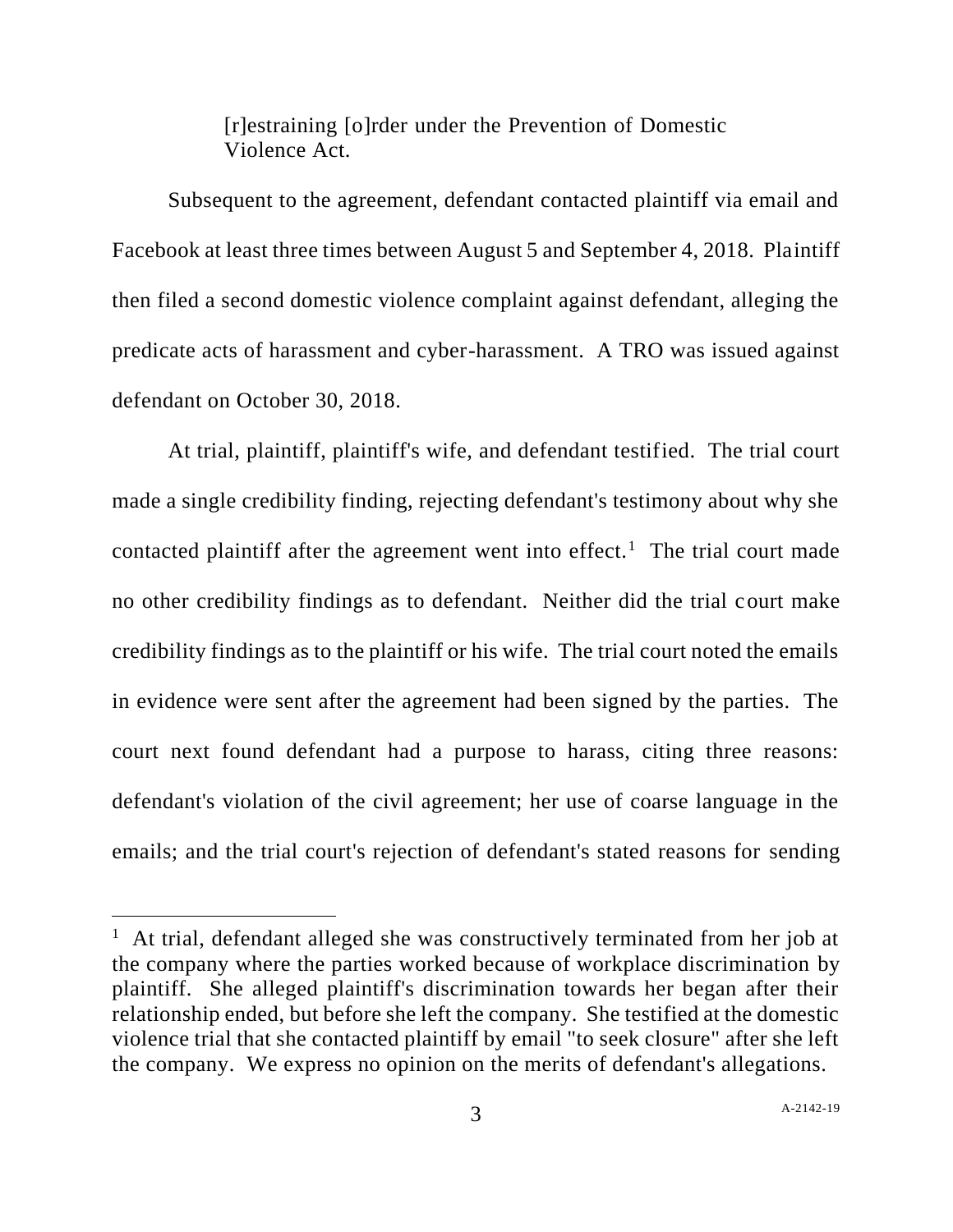the emails. The court concluded defendant committed the predicate act of harassment in violation of N.J.S.A. 2C:33-4, and that defendant committed the predicate act of cyber-harassment under N.J.S.A.  $2C:33-4.1(a)(2).^{2}$  The trial court made no findings with respect to any history of domestic violence between the parties.<sup>3</sup> Finally, the trial court ordered the entry of an FRO against defendant and awarded counsel fees against her, based on language in the civil agreement. Defendant appealed, raising the following arguments:

> I. THE TRIAL COURT ERRED IN ENTERING A FINAL RESTRAINING ORDER AGAINST DEFENDANT BASED ON A FINDING THAT DEFENDANT VIOLATED THE CIVIL CONSENT AGREEMENT BETWEEN THE PARTIES (Raised Below)

> II. THE TRIAL COURT ERRED IN FINDING THAT DEFENDANT COMMITTED THE PREDICATE OFFENSES OF HARASSMENT AND CYBER HARASSMENT (Raised Below)

> > A. The Trial Court Erred in finding that Defendant Committed a Predicate Act of Harassment in Violation of N.J.S.A. 2C:33-4

<sup>&</sup>lt;sup>2</sup> The record shows that the trial court did not specify which section of the harassment statute it found defendant violated, N.J.S.A. 2C:33-4(a) or (c).

<sup>&</sup>lt;sup>3</sup> In its oral decision, the trial court found that one email defendant sent to plaintiff, the "anniversary" email, provided the trial court with "some indication of the history of defendant's communication to plaintiff."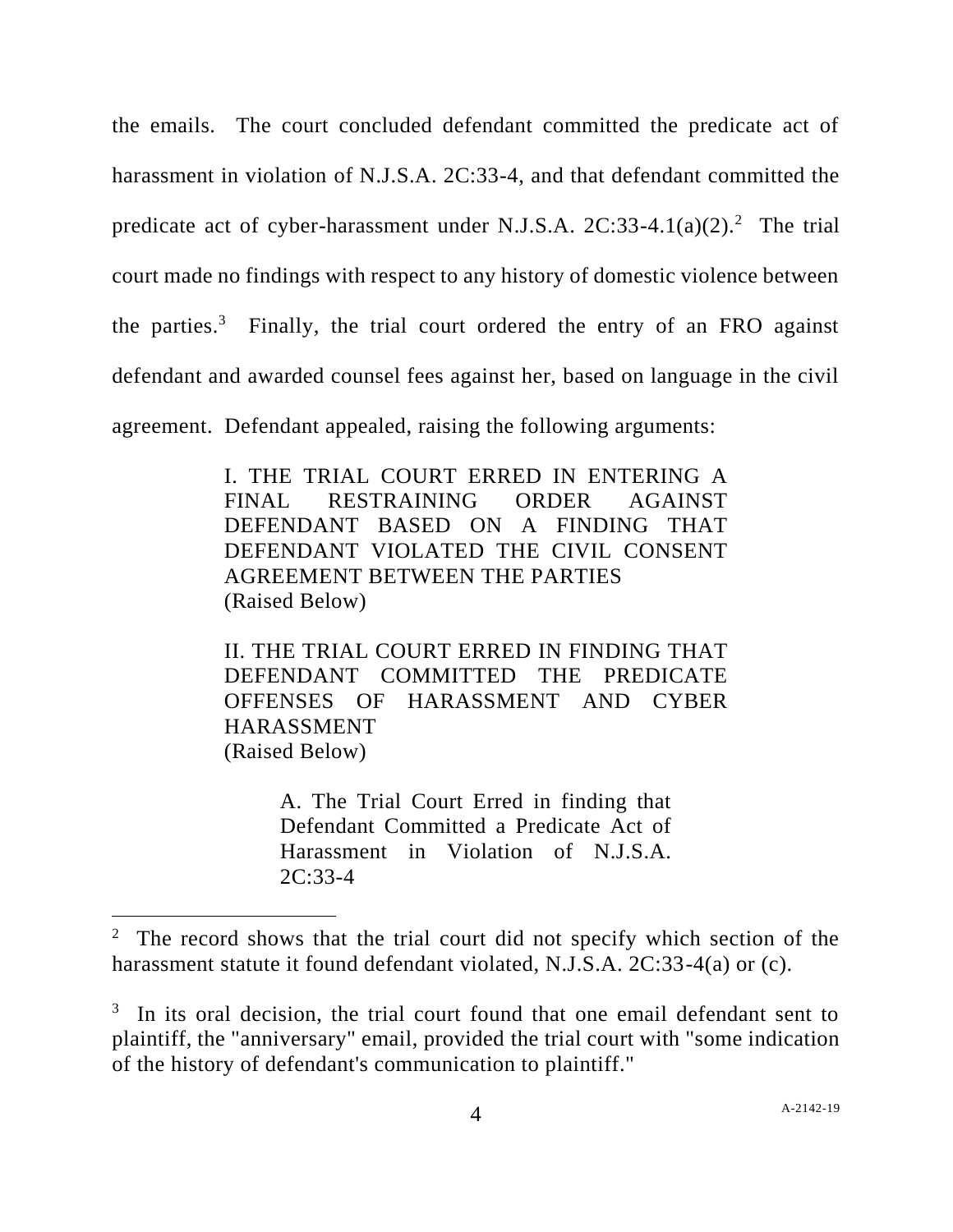(Raised Below)

B. The Trial Court Erred in finding that Defendant Committed a Predicate Act of Cyber Harassment in Violation of N.J.S.A. 2C:33- 4.1(a)(2) (Raised Below)

III. THE TRIAL COURT FAILED TO DISCUSS ANY PRIOR HISTORY OF DOMESTIC VIOLENCE BETWEEN THE PARTIES (Raised Below)

IV. THE TRIAL COURT'S FINDING THAT A FINAL RESTRAINING ORDER WAS NECESSARY TO PROTECT PLAINTIFF FROM IMMEDIATE DANGER OR ACTS OF DOMESTIC VIOLENCE WAS CONCLUSORY AND NOT DONE IN ACCORDANCE WITH THE CASE LAW AS DICTATED IN SILVER V. SILVER (Not Raised Below)

V. PLAINTIFF DOES NOT FALL WITHIN THE PURVIEW OF THE LEGISLATURE'S DEFINITION OF VICTIM OF DOMESTIC VIOLENCE (Raised Below)

VI. THE TRIAL COURT'S AWARD OF ATTORNEY'S FEES IN THE AMOUNT OF \$4,447.92 WAS EXCESSIVE AND UNREASONABLE (Not Raised Below)

## II.

Our scope of review of Family Part orders is limited. Cesare v. Cesare,

154 N.J. 394, 411 (1998). We owe substantial deference to the Family Part's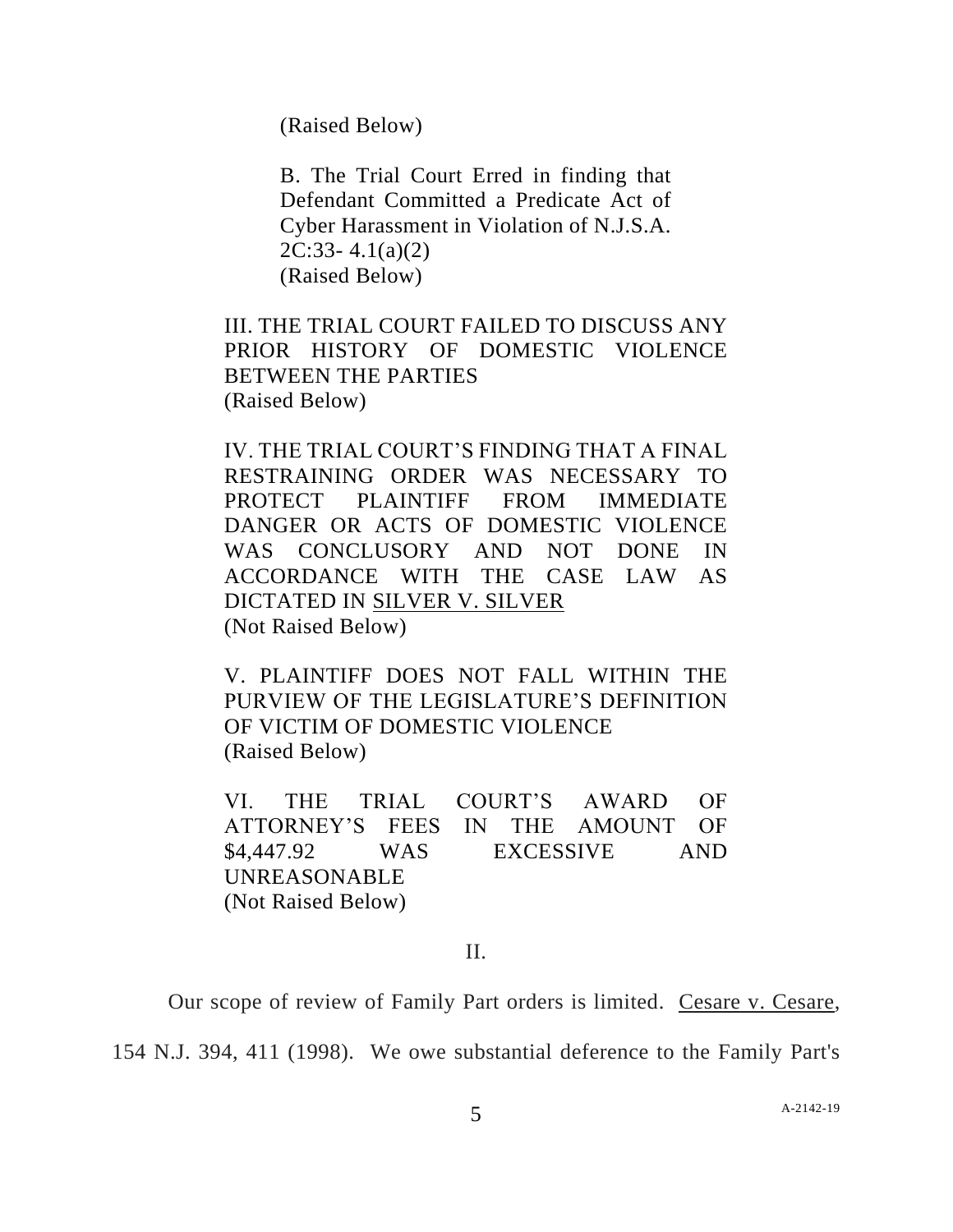findings of fact because of its special expertise in family matters. Id. at 413 (citations omitted). Deference is especially appropriate in bench trials when the evidence is "largely testimonial and involves questions of credibility." Id. at 412 (citations omitted). A trial judge who observes witnesses and listens to their testimony is in the best position to "make first-hand credibility judgments about the witnesses who appear on the stand  $\dots$ ." N.J. Div. of Youth & Family Servs. v. E.P., 196 N.J. 88, 104 (2008). We will not disturb a trial court's factual findings unless "they are so manifestly unsupported by or inconsistent with the competent, relevant and reasonably credible evidence as to offend the interests of justice." Cesare, 154 N.J. at 412 (quoting Rova Farms Resort, Inc. v. Invs. Ins. Co. of Am., 65 N.J. 474, 484 (1974)). However, we do not accord such deference to legal conclusions and review such conclusions de novo. Thieme v. Aucoin-Thieme, 227 N.J. 269, 283 (2016).

To determine whether the entry of an FRO is appropriate, the court must first "determine whether the plaintiff has proven, by a preponderance of the credible evidence, that one or more of the predicate acts set forth in N.J.S.A. 2C:25-19[(a)] has occurred." Silver v. Silver, 387 N.J. Super. 112, 125 (App. Div. 2006).

Under N.J.S.A. 2C:33-4: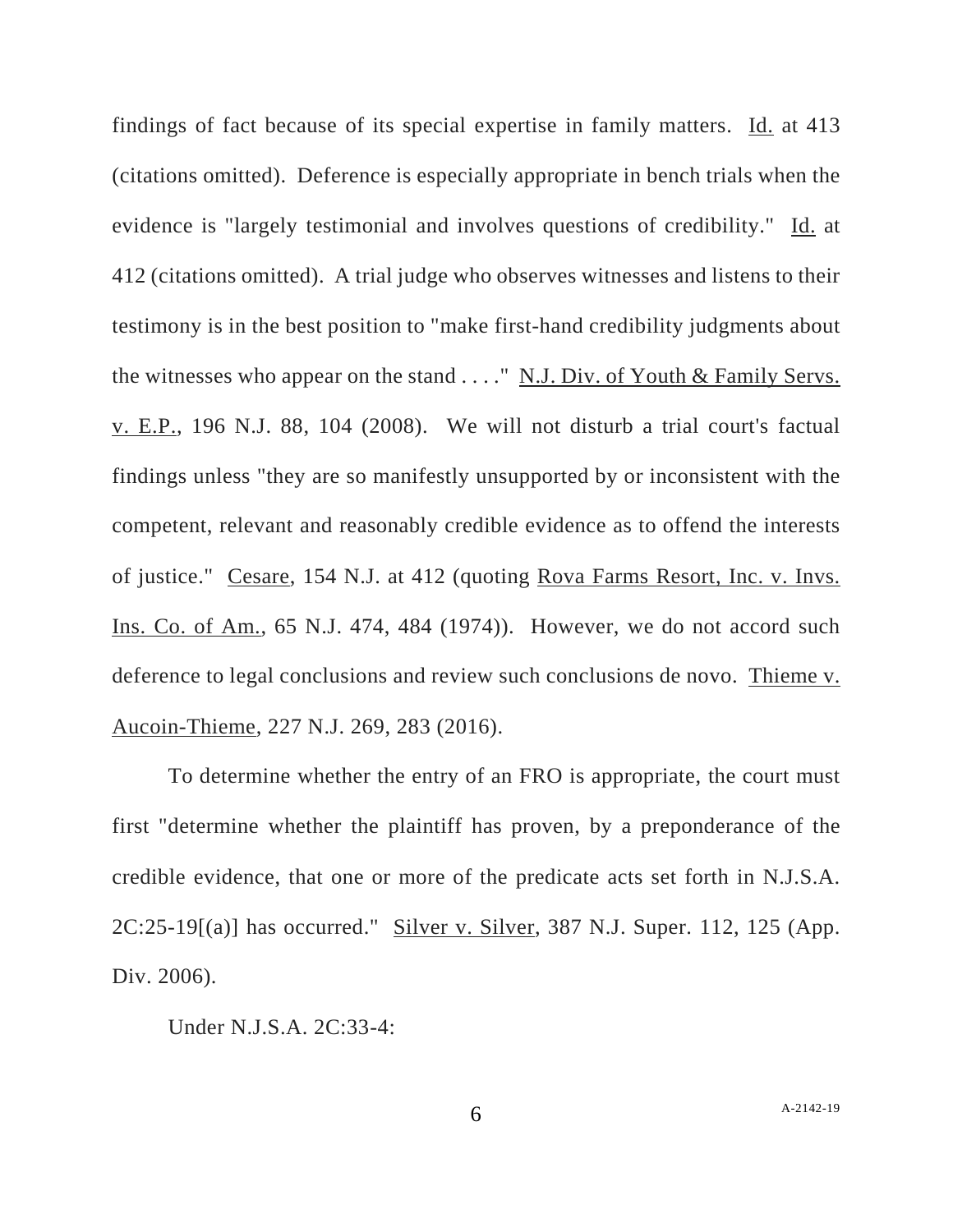[A] person commits a petty disorderly persons offense [of harassment] if, with purpose to harass another, he:

> a. Makes, or causes to be made, a communication or communications anonymously or at extremely inconvenient hours, or in offensively coarse language, or any other manner likely to cause annoyance or alarm;

> b. Subjects another to striking, kicking, shoving, or other offensive touching, or threatens to do so; or

> c. Engages in any other course of alarming conduct or of repeatedly committed acts with purpose to alarm or seriously annoy such other person.

"'A finding of a purpose to harass may be inferred from the evidence presented' and from common sense and experience." H.E.S. v. J.C.S., 175 N.J. 309, 327 (2003) (quoting State v. Hoffman, 149 N.J. 564, 577 (1997)). Analyzing subsection (a), the Hoffman court stated, "[s]peech that does not invade one's privacy by its anonymity, offensive coarseness, or extreme inconvenience does not lose constitutional protection even when it is annoying." Hoffman, 149 N.J. at 583-84. Analyzing subsection (c), our Supreme Court has construed "'any other course of alarming conduct' and 'acts with purpose to alarm or seriously annoy' as repeated communications directed at a person that reasonably put that person in fear for [their] safety or security or that intolerably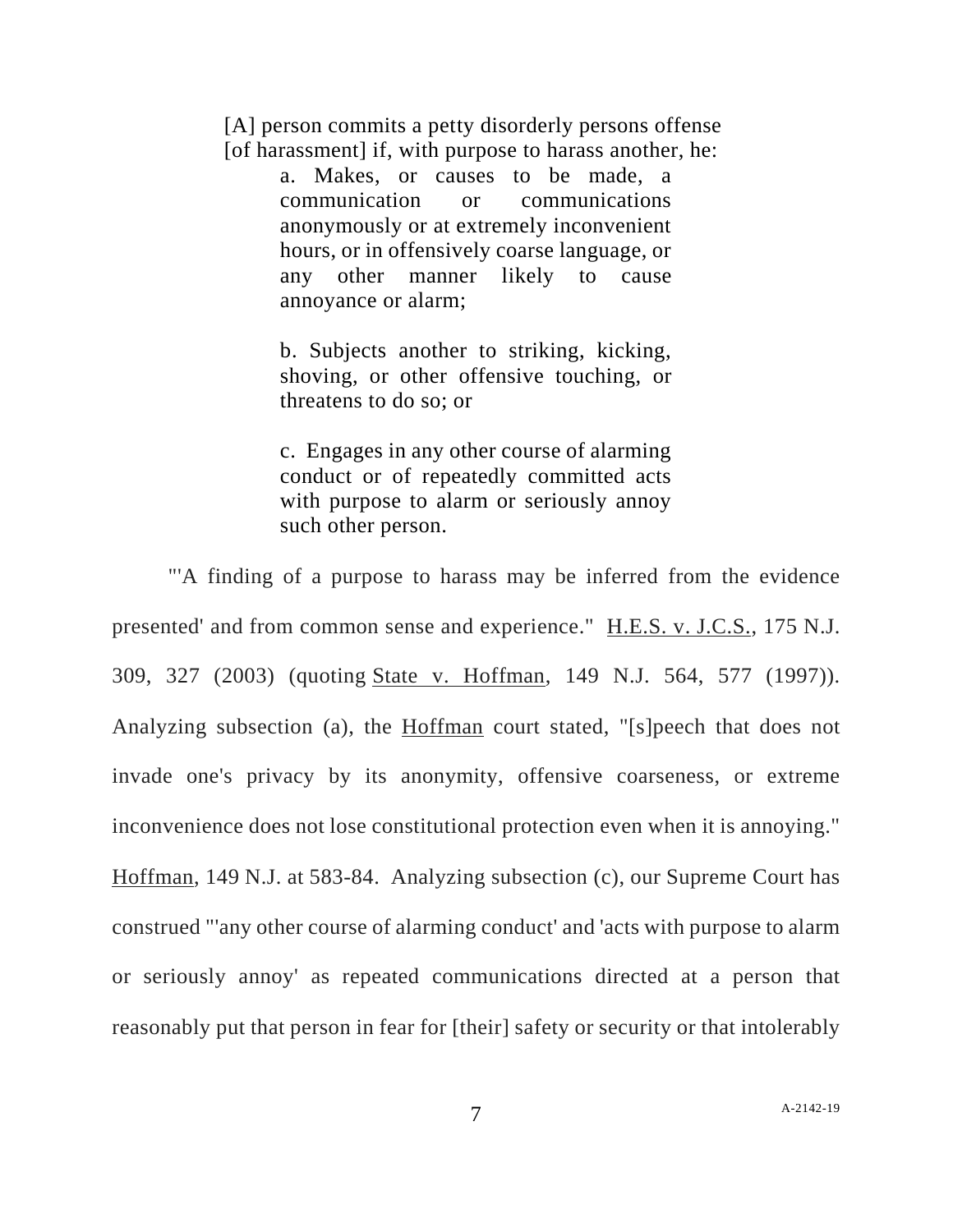interfere with that person's reasonable expectation of privacy." State v. Burkert,

231 N.J. 257, 284-85 (2017)."Subsection (c) was never intended to protect against the common stresses, shocks, and insults of life that come from exposure to crude remarks and offensive expressions, teasing and rumor mongering, and general inappropriate behavior. The aim of subsection (c) is not to enforce a code of civil behavior or proper manners." Id. at 285.

N.J.S.A. 2C:33-4.1(a) establishes the elements of cyber-harassment:

a. A person commits the crime of cyber-harassment if, while making a communication in an online capacity via any electronic device or through a social networking site and with the purpose to harass another, the person:

> (1) threatens to inflict injury or physical harm to any person or the property of any person;

> (2) knowingly sends, posts, comments, requests, suggests, or proposes any lewd, indecent, or obscene material to or about a person with the intent to emotionally harm a reasonable person or place a reasonable person in fear of physical or emotional harm to his person; or

> (3) threatens to commit any crime against the person or the person's property.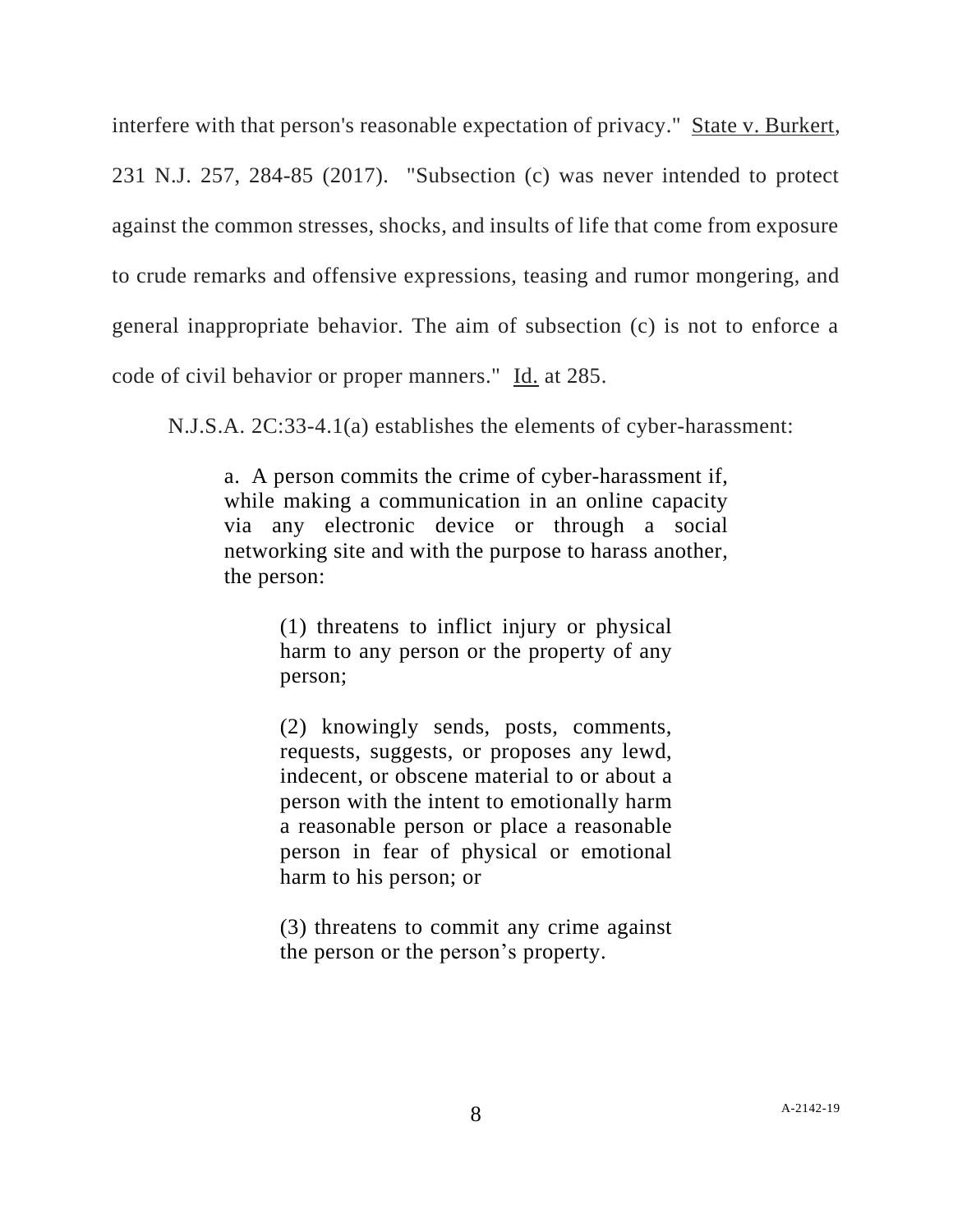"The cyber-harassment statute limits the [regulation] of speech mostly to those communications that threaten to cause physical or emotional harm or damage." Burkert, 231 N.J. at 274.

If the court finds the defendant committed a predicate act of domestic violence, then the second inquiry "is whether the court should enter a restraining order that provides protection for the victim." Silver, 387 N.J. Super. at 126. While the second inquiry "is most often perfunctory and self-evident, the guiding standard is whether a restraining order is necessary, upon an evaluation of the factors set forth in N.J.S.A.  $2C:25-29[(a)](1)$  to  $-29[(a)](6)$ , to protect the victim from an immediate danger or to prevent further abuse." Id. at 127.

## III.

Defendant's central argument is that the trial court did not have sufficient evidence to support its finding that plaintiff met his burden to prove the predicate acts of harassment and cyber-harassment. We agree. The record contains three email communications from defendant to plaintiff. The emails describe in detail defendant's opinions on various topics, including her belief that plaintiff was a narcissist, that his current marriage would fail, that he was unprofessional at work and hurt her career, and that he was a "dick." She stated that she intended to publish an opinion letter in the New York Times about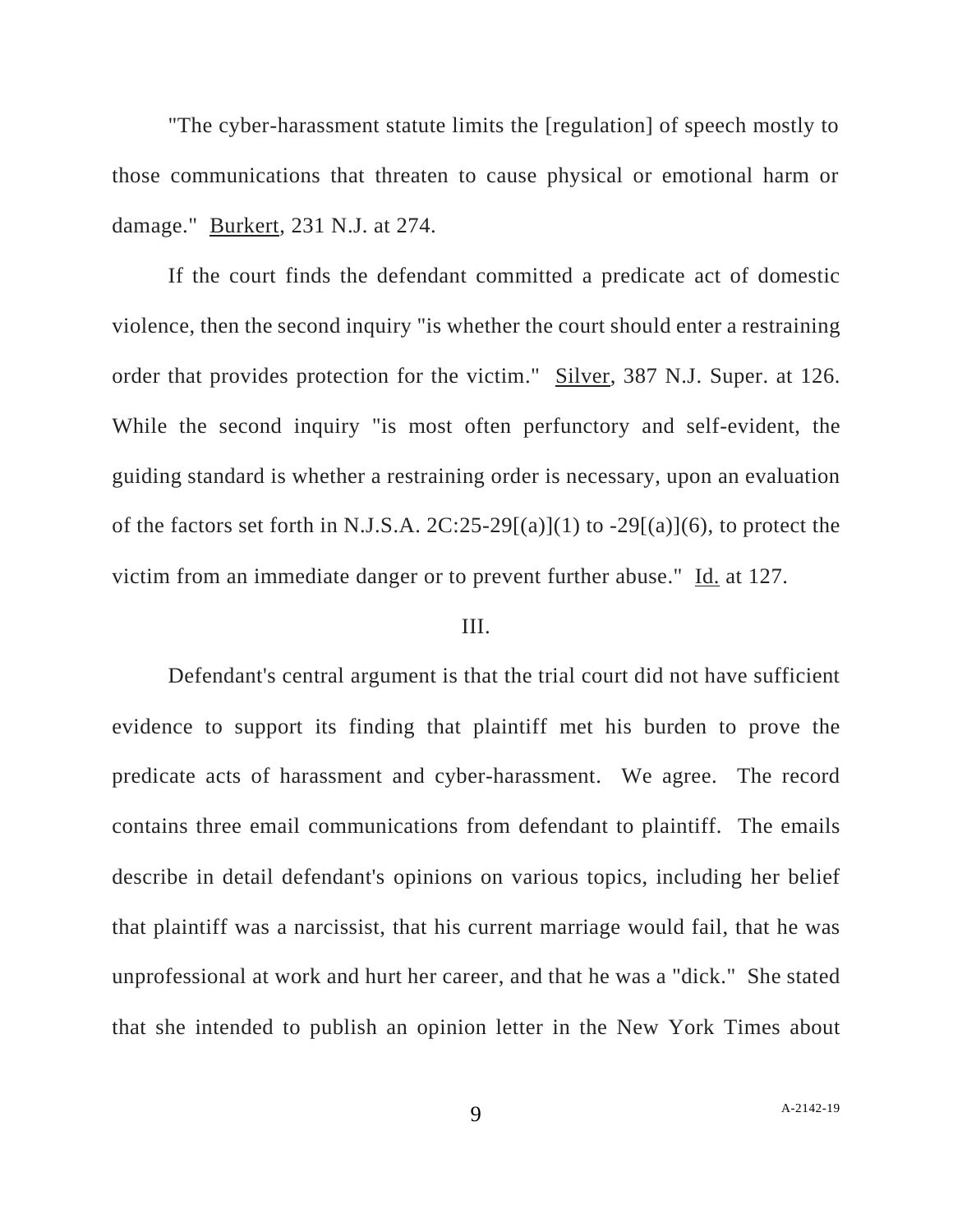workplace bullying and that she would send copies of that letter to his coworkers. The emails contained crude language, but no sexual or obscene references. The defendant made no physical threats towards plaintiff in her emails to him. These communications, which formed the main thrust of plaintiff's case, simply do not rise to the level of harassment under N.J.S.A. 2C:33-4(a) or (c). They are, at most, "crude remarks and offensive expressions, teasing and rumor mongering, and general inappropriate behavior[,]" and therefore, under our law, cannot constitute a predicate act for purposes of the Prevention of Domestic Violence Act. Burkert, 231 N.J. at 285. Neither does the record support a finding of cyber-harassment under 2C:33-4.1. The emails simply do not represent "communications that threaten to cause physical or emotional harm or damage." Id. at 274. We do not agree with the trial court's legal conclusion that plaintiff met its burden to prove the predicate acts of harassment and/or cyber-harassment.

We briefly address the second prong of Silver. The record is insufficient with regard to the trial court's determination of "whether a restraining order is necessary, upon an evaluation of the factors set forth in N.J.S.A. 2C:25-  $29[(a)](1)$  to  $-29[(a)](6)$ , to protect the [plaintiff] from an immediate danger or to prevent further abuse." Silver, 387 N.J. Super. at 127. We see no need to